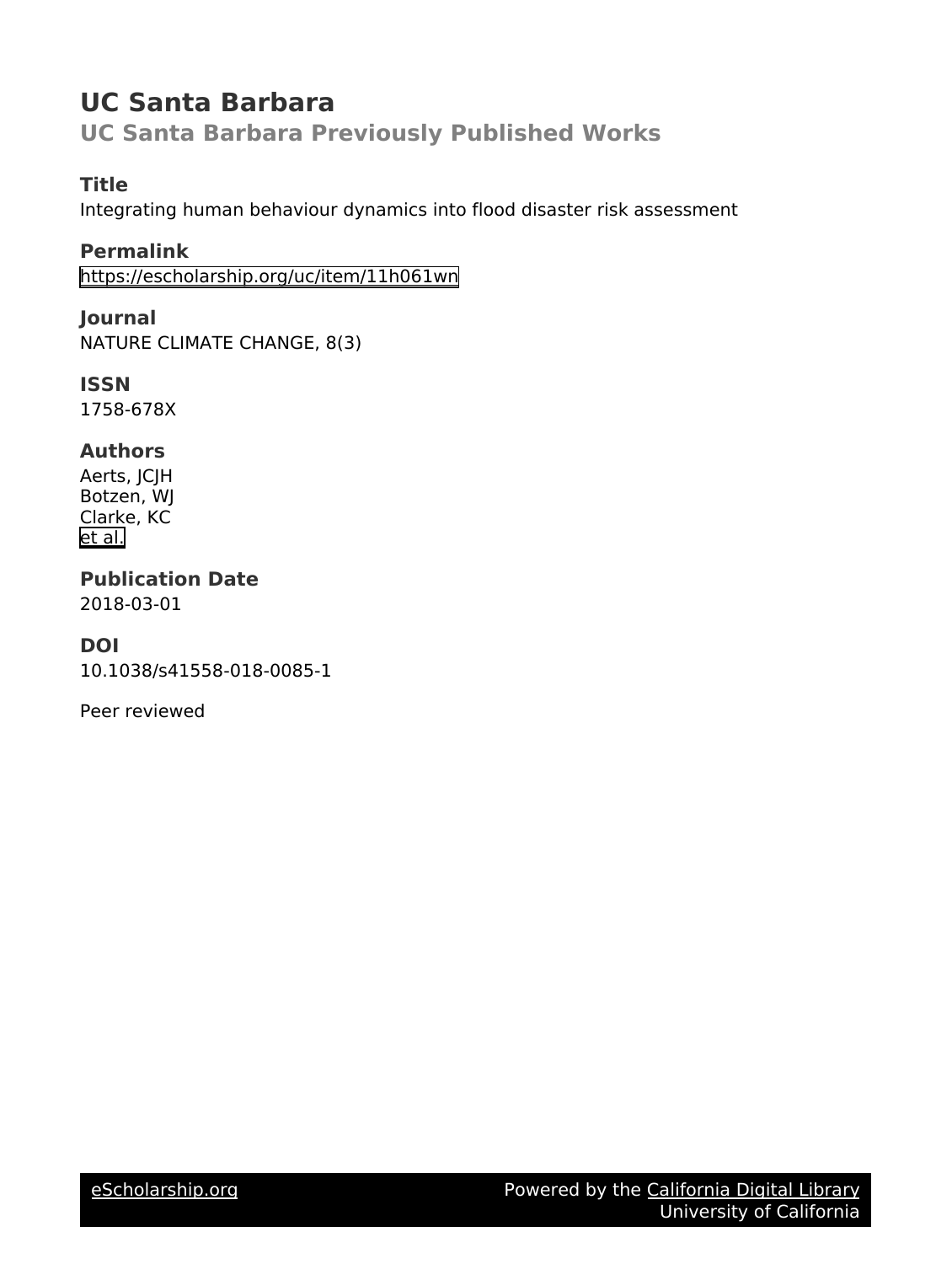# **Integrating human behaviour dynamics into flood disaster risk assessment**

J. C. J. H. Aerts<sup>1</sup>\*, W. J. Botzen<sup>1,2,3</sup>, K. C. Clarke<sup>4</sup>, S. L. Cutter<sup>5</sup>, J. W. Hall<sup>6</sup>, B. Merz<sup>7,8</sup>, E. Michel-Kerjan<sup>3</sup>, **J. Mysiak9,10, S. Surminski11 and H. Kunreuther3**

**The behaviour of individuals, businesses, and government entities before, during, and immediately after a disaster can dramatically affect the impact and recovery time. However, existing risk-assessment methods rarely include this critical factor. In this Perspective, we show why this is a concern, and demonstrate that although initial efforts have inevitably represented human behaviour in limited terms, innovations in flood-risk assessment that integrate societal behaviour and behavioural adaptation dynamics into such quantifications may lead to more accurate characterization of risks and improved assessment of the effectiveness of risk-management strategies and investments. Such multidisciplinary approaches can inform flood-risk management policy development.**

 $\blacksquare$  loods have caused the largest portion of insured losses among all natural catastrophes during recent decades, resulting in global losses worth ~US\$60 bn in 2016 alone<sup>1</sup>. Climate change, extreme rainfall events, an loods have caused the largest portion of insured losses among all natural catastrophes during recent decades, resulting in global losses worth ~US\$60 bn in 2016 alone<sup>1</sup>. Climate change, extreme and severity of flood hazards. Moreover, global exposure to floods is expected to grow by a factor of three by 2050 due to the continuous increases in population and economic assets in flood-prone areas, which are often viewed as economically attractive regions for development<sup>2</sup>. Despite the trillions of dollars of assets allocated to riverine and coastal flood-prone areas<sup>3</sup>, governmental investments in flood protection are often inadequate. Moreover, spatial-planning policies that purport to reduce the exposure and vulnerability of people and assets (for example, zoning and building codes) are unable to reverse the trends of rising risk and the increasing number of people who choose to live in low-lying, flood-prone areas $4$ .

To cope with these trends, measures in climate-change adaptation and disaster risk reduction (DRR) must be implemented and prioritized based on reliable risk information. The utilization of evidence-based risk-assessment information lies at the forefront of discussions on contemporary global climate and disaster risk reduction. At the United Nations Framework Convention on Climate Change (UNFCCC) Conference of Parties (COP) 22, members conducted the first review of the Warsaw International Mechanism for Loss and Damage  $(L&D)^5$ , which highlights the importance of limiting the impacts of current and future climaterelated hazards<sup>6</sup>. Additionally, the recent Global Platform for DRR held in Cancun, Mexico, reaffirmed the need for monitoring the implementation of the Sendai Framework for Disaster Risk Reduction (SFDRR), coordinated by the United Nations Office for Disaster Risk Reduction (UNISDR)<sup>7</sup>.

Qualitative approaches to DRR can inform the prioritization of actions; however, they do not provide sufficient evidence regarding the appropriate amount to invest in risk reduction or the scale

of actions that may be required<sup>8</sup>. They need to be supplemented by quantitative risk assessments that systematically estimate the magnitude and frequency of natural hazards, the exposed assets and people, and how vulnerable those assets and people are given certain hazard conditions (Fig.  $1$ )<sup>9</sup>. Such assessments can prioritize adaptation policies and assess whether investments in such policies are sufficiently robust to be appropriate given uncertain future conditions<sup>10-12</sup>.

One of the key challenges in quantitative risk assessment is how to address the role of individual perceptions of risk and how these perceptions influence risk-reducing behaviour<sup>13</sup>. For example, which factors (such as previous flooding experience, income, and education) drive risk perception, and how do these factors influence individuals' choices to take precautionary measures against flood risk? The importance of behavioural and social determinants of vulnerability in natural-hazard risk management has been addressed throughout decades of work by disaster sociologists, political ecologists, hazards geographers, psychologists, and decision scientists $14-17$ . However, the disaster-risk and climate-change adaptation communities only recently addressed the role of physical exposure and social vulnerability as key determinants of disaster risk and its impacts<sup>18</sup>. One reason for this is that human behaviour and risk perception are inherently difficult to quantify; they form a complex subject for quantitative-risk scientists to understand and integrate into their methodologies. An example of such a complex subject is the behaviour of households towards flood adaptation. Survey research demonstrates that many households insufficiently invest in protecting their property from flood disasters, even when such measures are economically efficient<sup>19</sup>. The reasons for this include a variety of determinants that influence risk perception, including lack of risk awareness, underestimation of the risk in the absence of recent experience of the hazard, and the use of short-term planning horizons by stakeholders in risk management<sup>20,21</sup>. Individuals often

1 Institute for Environmental Studies (IVM), VU University Amsterdam, Amsterdam, The Netherlands. 2 Utrecht University School of Economics (USE), Utrecht University, Utrecht, The Netherlands. <sup>3</sup>Center for Risk Management and Decision Processes, The Wharton School, University of Pennsylvania, Philadelphia, USA. <sup>4</sup>Department of Geography, University of California, Santa Barbara (UCSB), Santa Barbara, USA. <sup>5</sup>Department of Geography, University of South Carolina, Columbia, SC, USA. <sup>6</sup>Environmental Change Institute, University of Oxford, Oxford, UK. <sup>7</sup>German Research Centre for Geosciences (GFZ), Potsdam, Germany. 8Institute of Earth and Environmental Science, University of Potsdam, Potsdam, Germany. 9Euro-Mediterranean Center on Climate Change, Lecce, Italy. <sup>10</sup>Università Ca' Foscari, Venezia, Italy. <sup>11</sup>London School of Economics (LSE), Houghton Street, London, UK. \*e-mail: [jeroen.aerts@vu.nl](mailto:jeroen.aerts@vu.nl)

**Nature Climate Change** | [www.nature.com/natureclimatechange](http://www.nature.com/natureclimatechange)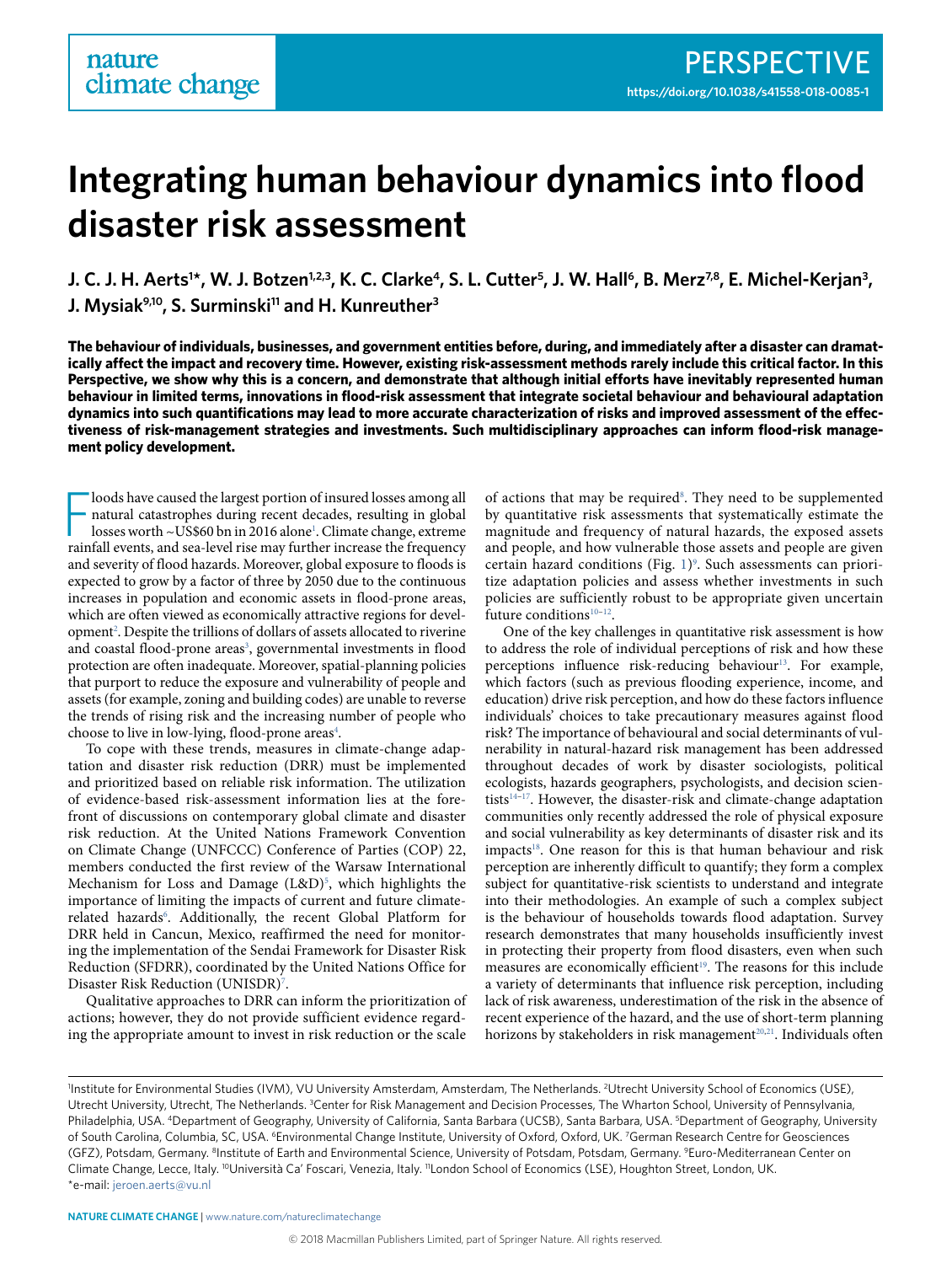### Perspective **NaTure ClImaTe CHange**



**Fig. 1 | Extended risk assessment framework including behavioural factors and disaster risk reduction.** Part (i) shows the main components used in current risk assessments (hazard, exposure and vulnerability). Vulnerability and risk can be reduced through the implementation of DRR measures (part (iii)). Risk information and flood events, however, also influence factors that influence behaviour and risk perception (for example, flood experience, risk communication; part (ii)). Those factors influence stakeholders' decisions on whether to implement DRR measures. The factors listed in part (ii) are based on selected research, but many different factors and methods exist to classify social vulnerability; some DRR measures in part (iii) are developed by different stakeholders.

use simplified decision rules and heuristics, thereby neglecting or underestimating the hazard risk or ignoring it and failing to take preventive actions<sup>22,23</sup>. In this regard, Nobel Laureate Daniel Kahneman<sup>24</sup> summarized decades of cognitive-science research showing that individuals base complex decisions on intuitive (system 1) and deliberative (system 2) thinking processes. Intuitive thinking may outweigh deliberative thinking and result in behavioural biases with respect to adopting protective measures against flooding, such that these steps are taken only after a disaster occurs.

In this Perspective, we demonstrate why it is important to include human behaviour and risk perception in quantitative riskassessment models. In the first section, we explain the main components of risk-assessment models and how they relate to DRR, and address how risk perception and other factors influence human behaviour and DRR. Next, we address recent research areas that capture behavioural aspects of risk management, provide examples of how risk perception influences vulnerability, and demonstrate how these factors interact over time. Finally, we address key challenges for future research and risk policy.

### **Main components in flood-risk assessment research**

The main components of current quantitative risk-assessment models that aim to quantify risk to specific hazards are shown in Fig. 1, part (i). In these models, risk, expressed as the expected annual damage (EAD), is a function of three key elements: hazard, exposure, and vulnerability. Risk-assessment models were originally developed by catastrophe-modelling firms to aid the insurance industry and financial institutions in assessing the risk of their portfolios<sup>25</sup>. They are currently widely used to evaluate investment decisions in flood-risk management. In such approaches, the cost of investing in DRR to lower flood risk is compared to the benefits, expressed as the

degree of risk reduction over time for these investments<sup>11</sup>. The main outputs of risk-assessment studies are risk estimations based on 'exceedance probability curves', which characterize the relationship between hazard and the amount of damage that the hazard inflicts on assets or peoples' lives<sup>26</sup>. Vulnerability in these models is represented using damage functions (also called 'vulnerability curves'), which show the relationship between potential losses (people and assets) and flood hazard (for example, flood depth)<sup>27</sup>. Such curves are often based on empirical loss estimates from historical data or expert judgement<sup>28</sup>. In reviewing the different components of risk assessment, it becomes clear that much progress has been made in simulating (trends in) flood hazards (for example, flood probability, flood extent, and duration and depth). The methods applied are statistical methods that use historical data to provide estimates of the flood hazard (for example, peak discharges and flood duration), or hydrological and hydrodynamic models that simulate the hydrological processes during a flood<sup>29</sup>. Data on the exposure of people and assets to those hazards are also rapidly improving through the availability of global census data, earth-observation techniques, and land-use modelling<sup>30</sup>.

Although people and assets are exposed, stakeholders in floodrisk management (individuals, business, and government) lower their vulnerability, exposure, and probability of flooding via DRR measures (Fig. 1, part (iii)). Such risk-reducing measures include early warning systems to evacuate people to safer areas (reduce exposure), constructing levees to protect critical infrastructure or large urban centres (reduce hazard probability), and reducing vulnerability by flood-proofing buildings as enforced by building codes (for example, by elevating the ground floor above the level of expected flood waters)<sup>11</sup>. Other measures, such as establishing flood-insurance schemes to finance losses in the aftermath of an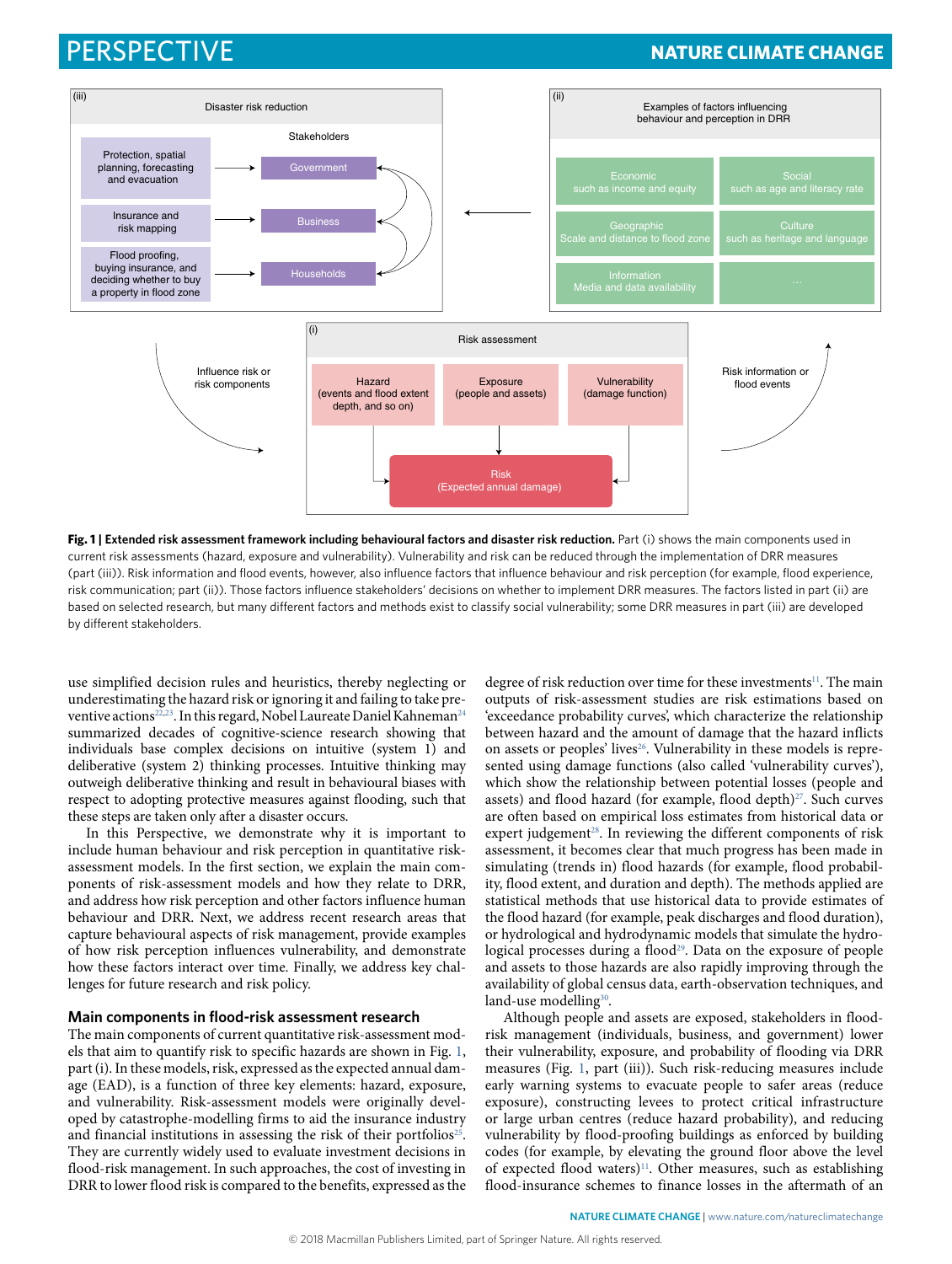### **NATURE CLIMATE CHANGE PERSPECTIVE**

event, increase the financial resilience to residual risk<sup>31</sup>. However, certain actions or non-actions may exacerbate the risk, such as choosing to remain in an area that is about to suffer a flood despite warnings, or failing to move a car to higher ground.

However, the use of a single average-vulnerability curve representing only the relation between flood depth and damage does not address the entire range of human behavioural responses. Vulnerability and risk are determined by many factors that influence the behaviour of stakeholders to lower their vulnerability or exposure through DRR. For example, it is well known that some of the factors listed in (Fig. 1, part (ii)) (for example, flood experience and communication by media) lead to a high perception of flood risks, and that people with high risk perceptions implement DRR activities at a relatively higher rate than those with lower risk perceptions<sup>19,20</sup>. More DRR activities (buying flood insurance, strengthening levees, and so on) lead to a reduction in risk (Fig. 1, part (i)). Finally, risk information and extreme events (Fig. 1, part (i)) influence certain behavioural factors in (Fig. 1, part (ii)) (flood experience and risk communication), thereby completing the circle.

Current vulnerability-curve approaches, however, largely neglect the efforts made in social vulnerability research<sup>2,32-37</sup>, which widely describes the factors that influence DRR behaviour and risk and vulnerability (Fig. 1, part (ii). This research has a firm foundation in fields such as sociology, geography, and ethnographic studies, and has provided greater insight into the social determinants of vulnerability (socioeconomic status, age, gender, housing tenure, and access to communication systems)<sup>38</sup>, as well as how implementing DRR measures reduces vulnerability<sup>39</sup>. Social vulnerability research also reveals that determinants of vulnerability at a larger national scale rarely explain the variance in the vulnerability of local communities<sup>39</sup>. Research has shown, for example, that while there is no direct relation between GDP and flood vulnerability at a national scale, flood events at local scales have impacted low-income households more than wealthier households. This shows that certain population groups have more resources than others with which to prevent, mitigate, or recover from extreme flood events, and this is not reflected in aggregated national-scale indicators such as GDP40,41. Furthermore, social vulnerability to flooding at local levels may stem from limited access to resources during a flood $42$ , genderrelated issues<sup>43</sup>, political ideology<sup>44</sup>, and beliefs in and experience with extreme events<sup>45</sup>, for instance. Other factors explain trends in exposure and show that socio-economic motives largely drive trends in global urbanization, including the expansion of low-lying vulnerable urban centers<sup>46</sup>.

Some research into social vulnerability uses more quantitative approaches. For example, index-based vulnerability research assesses and classifies the main factors underlying vulnerability, and subsequently aggregates these factors into a composite index<sup>35</sup>. However, the majority of these indices are static assessments, providing an estimate of vulnerability for a discrete moment in time and space. The same holds for vulnerability curves applied in risk models, which can be integrated with scenario methods to address the temporal aspects of adaptation, vulnerability, and uncertainty in long-term trends<sup>47,48</sup>.

The challenge is to integrate the dynamic interplay between processes captured in the three parts in Fig. 1 (risk assessment, factors influencing DRR behaviour, and DRR) into one comprehensive risk-assessment approach. However, research into the interactions between the physical water system and societal processes, as well as how DRR and vulnerability change over time, is in its infancy<sup>49-51</sup>. Most risk assessments assume that vulnerability remains constant across time and space, as though individuals and other stakeholders do not adapt, learn from experience, or prepare for an event based on risk information or early warning<sup>52</sup>. In reality, adaptation dynamics are largely determined by the behaviour and perception of the aforementioned stakeholders, influencing both the risk and each

other's decisions, sometimes in unpredictable ways<sup>53</sup>. For example, cognitive biases have played a pivotal role in past flood disasters and have catalysed adaptation<sup>54</sup>. In most situations in which significant steps were taken to reduce flood risk, these steps were triggered by experiences from previous disasters<sup>55</sup>. Examples include the impacts of Hurricanes Katrina and Sandy, which led to investments of over US\$10 bn in risk-reduction measures, as well as the 1953 floods in the Netherlands and southern England, which initiated the Dutch Delta Plan and a reformulation of London's flood protection<sup>8</sup>.

#### **Advances in risk assessment and behavioural research**

Including the dynamics of risk perception, behavioural dynamics, and DRR in risk assessment requires a multi-disciplinary approach that integrates methods from the natural sciences with the social sciences. As risk assessment aims to quantify risk trends over time, there is a need not only to understand the behavioural patterns and factors underlying flood-risk management decisions, but also to translate these factors into quantitative approximations regarding how a person, property owner, or community makes an investment choice in DRR and adaptation, as well as how this affects flood risk<sup>56</sup>. In what follows, we discuss recent advances in the main research domains related to flood risk (behavioural sciences, economics, social vulnerability, hydrology, and complex systems) that make such efforts.

Recent surveys and longitudinal studies provide empirical data on human decision processes that enable the integration of theory from the behavioural sciences with quantitative approaches to flood-risk assessment. For example, recent progress in behaviour modelling is based on theories from psychology, such as the protection motivation theory (PMT). This theory has been implemented in various flood-risk studies, and shows how individuals process threats and select responses to cope with those threats<sup>57</sup>. Research into flood-risk management using PMT shows that individuals implement adaptation measures to protect themselves from floods if they believe that the threat of the hazard they face ('threat appraisal') is high, and if they perceive that the available protective measures are effective (high 'response efficacy'), easy (high 'selfefficacy'), and affordable to implement (low 'response costs')<sup>58</sup>.

Furthermore, empirical research in the area of behavioural economics and flood-risk management shows that behaviour towards risk and adaptation does not comply with the standard economic theory of expected utility<sup>59</sup>. Rather, it reflects bounded rational behaviour when facing extreme risk as defined by behavioural economics. Prospect theory characterizes this behaviour<sup>60</sup> and has been used to estimate an individual's willingness to implement adaptation measures<sup>61</sup>, as well as the interactions of household flood-preparedness decisions with incentives from other stakeholders, such as insurers<sup>62</sup>. Individual risk perceptions in terms of the subjective likelihood and consequences of flooding are important determinants of flood-preparedness behaviour $63$ . These risk perceptions are based on individuals' prior expectations, but can also be influenced by information provided about risk (for example, by governments or insurance companies), as well as their personal vulnerability. In addition, hazard experience could lead individuals to learn about and update their prior expectations of risk and subsequent behaviour<sup>55,56,64</sup>.

The perspective of integrating behavioural dynamics with quantitative risk-assessment methods has recently sparked novel social vulnerability research<sup>65</sup>. In the DRR context, for example, Burton and Cutter<sup>66</sup> developed vulnerability-assessment models of hypothetical levee breaks and simulated the socio-spatial impacts for empirically defined and multi-dimensional social-vulnerability metrics. The use of statistical and spatial models of social vulnerabil $ity<sup>67</sup>$  offers policymakers improved quantification of social impacts and benefits in flood-mitigation planning, which was wildly underestimated prior to the availability of these tools. Improved spatial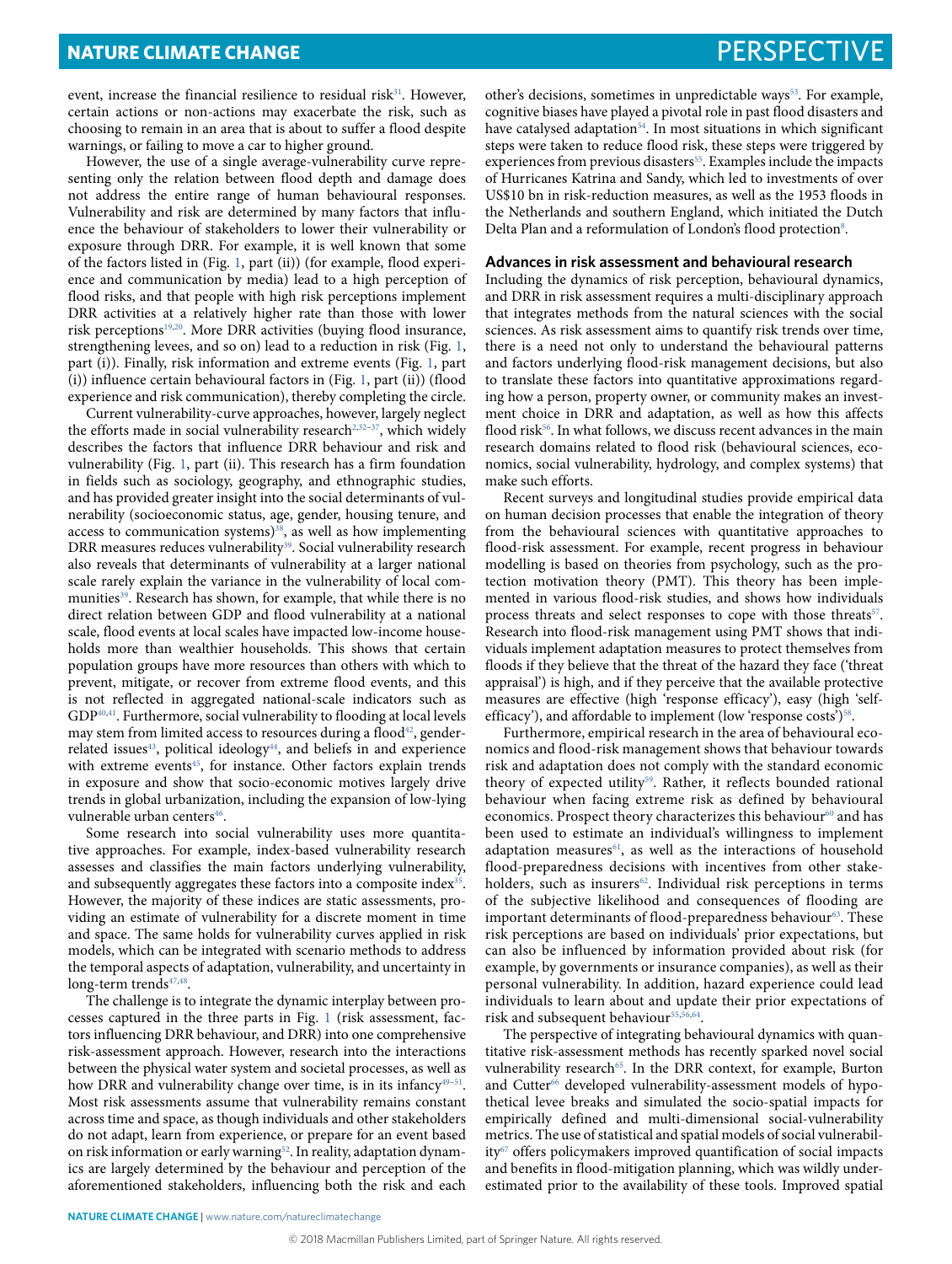## Perspective **NaTure ClImaTe CHange**

modelling of specific socially vulnerable groups<sup>68,69</sup> quantifies the role of language and culture in flood-risk assessment and protection-action behaviour. Similarly, the use of mental models to understand the perception of flood risk and protective-action behaviour advances the ability to include such data in formal flood-risk assessments through the risk-communication process<sup>70</sup>. Finally, a spatially explicit forensic analysis of the evolution of urban flood risk illustrates the differential power of antecedent decisions in altering the natural and social landscapes of places, which in turn heightens the risk and its social impact<sup>7</sup>

Another recent line of inquiry stems from hydrology research, in which simplified dynamic system models are used to study the interactions between hydrological systems and human responses. Di Baldassarre et al.<sup>72</sup> and subsequent studies<sup>73</sup> model flood risk as a dynamic function of flood events, collective memory, and societal decisions on resettlement or investment in flood protection. These efforts were extended to a theoretical model of flood occurrence and economic growth<sup>74</sup>. Dadson et al.<sup>75</sup> demonstrate the potential for communities that are exposed to chronic environmental shocks, such as flooding, to become trapped in poverty and be unable to invest in beneficial protection. Each of these methods emphasizes the role of feedback (for example, between flood losses and the capacity to take further adaptation actions). However, these simplified models lack the theoretical underpinning from the social sciences, and represent the different behavioural components in a lumped manner. Their simplicity, on the other hand, clarifies the role and effects of feedback, and allows for the exploration of many possible future scenarios<sup>76</sup>.

Novel complex systems studies in flood-risk assessment that use agent-based models (ABM) are gaining traction and show that it is possible to better integrate scientific theories on human behaviour and perception into risk assessment by relating behaviour to adaptation actions<sup>51,77-80</sup>. An ABM simulates individual behaviour<sup>79</sup>, whereby agents represent different models of choice while acting in their own interests, such as maximizing their welfare or minimizing adaptation costs, often using simple decision rules. Agents can learn, move, and influence (and are influenced by) the risk they face, resulting in differing adaptation actions. Patterns of risk over time are achieved by aggregating the results of many individual actions. More broadly, the results of recent ABM studies show that societal water-climate systems all have the characteristics of complex systems, marked by time periods of both stability and large dynamics<sup>81,82</sup>; historical data regarding investments in flood protection show little change in the behaviour of governments and households after floods that had a small impact, and large investment dynamics in adaptation following large disasters<sup>83</sup>. For instance, recent research into flood-risk trends in the Netherlands shows that, without considering behavioural aspects, future risk is overestimated by a factor of two (ref.  $77$ ). This is confirmed by Wind et al.<sup>84</sup> who observed a 35% decrease in losses for a large flood on the River Meuse in 1995 compared to a similar flood in 1993, which was primarily caused by the adaptive behaviour of households.

Figure 2 highlights in a simplified yet illustrative manner how a risk-assessment model that includes human behaviour can simulate the interaction between flood risk and societal behaviour in a select number of theoretical examples. The panels in Fig. 2 show future flood risk with climate change and socioeconomic growth, while allowing for interactions between DRR behaviour, flood events, and risk, for theoretical situations with (Fig. 2b,c,d) and without (Fig. 2a) extreme flooding events. In Fig. 1a, risk increases as a result of climate change and socioeconomic trends (for example, urbanization in flood zones), with no new DRR measures being taken ('No DRR measures'); rational behaviour (purple curve) leads to proactive, cost-efficient DRR investments that are informed by cost-benefit analysis. The purple curve is lower as risk is continuously reduced through DRR. Figure 1b shows a situation with one flood disaster inflicting large losses, assuming that agents (for example, governments) behave as boundedly rational. Agents are expected to underestimate risk before the flood event and invest in DRR reactively after the flood, thereby lowering future risk. After some time, risk increases again due to the aforementioned trends. Figure 1c depicts a situation with two flood disasters that lie 20 years apart and assumes boundedly rational agents who also respond reactively to flood events. Despite investments after the first flood event, risk increases and the learning experience from the first flood (that is, the collective memory of the agents) has disappeared. The second flood causes higher losses due to increased exposure, even though the flood volumes are similar to the first flood. The final graph, Fig. 1d, shows a sequence of large floods that cause multiple investments that reduce risk due to availability bias, whereby the likelihood of a future disaster is estimated by the salience of the event. The time between the first two floods is subsequently shortened to two years, and agents continue to have a high-risk perception. Therefore, they undertake precautionary measures that minimize the damage from the second event. If the time between the two most recent events is excessively long, perception between the events decreases, resulting in low preparedness and high risk levels; this is identical to the process described in Fig. 1c.

#### **Moving forward with disaster risk-assessment science**

Recent scientific advances in flood-risk assessment and behavioural dynamics reveal several issues that need to be addressed in future research. One of those challenges relates to the issue of scale, and to better representing local-scale (individual) behavioural dynamics of stakeholders at the larger (regional to national) scales. In view of this, it is important to continue social vulnerability research into which factors drive vulnerability at the local scales, as well as to improve our understanding of how these factors vary between developed and developing countries<sup>43,44,85</sup>.

Another key challenge in integrating behavioural factors into quantitative risk-assessment methods is that of deriving solid and replicable empirical data on human behaviour. In recent decades, multiple surveys in developed and developing countries have provided new information regarding the behaviour of households facing risk43,86,87. However, policymakers need to facilitate the public accessibility of empirical data from surveys, social media, and empirical loss data<sup>80,88</sup>. This point is particularly relevant for risk-assessment efforts in developing countries, where information regarding vulnerability and exposure is often limited, and significant resources and efforts are required to generate and apply this information<sup>89</sup>. Such empirical data on behavioural responses to past flood events can be used to calibrate modelling applications to flood risk. These surveys detail, for example, how households evaluate the costs and benefits of risk mitigation (for example, flood-proofing homes) before and after extreme events<sup>43,58</sup>, how individuals make decisions about purchasing insurance, and how they respond to financial incentives for risk reduction, such as premium reduction $90,91$ . Key findings also show that individual perceptions of the likelihood and consequences of flooding are indeed largely shaped by intuitive thinking processes, such as past flood experience, worry, trust, and threshold models, and are not solely based on the probability of a future flood<sup>91</sup>.

Improved risk assessments, including behavioural dynamics, can benefit flood-risk managers in governments by supporting their investment decisions, such as in flood protection, building codes, or flood zoning<sup>92,93</sup>. Risk-assessment methods including behavioural dynamics can also be applied to adequately determine risk-based premiums for disaster-insurance programmes. The role of insurance in flood-risk assessment is particularly relevant for households seeking to effectively implement DRR measures to reduce risk to their property<sup>94</sup>. For example, research shows that households in high-risk areas are often unaware of flood hazards and have low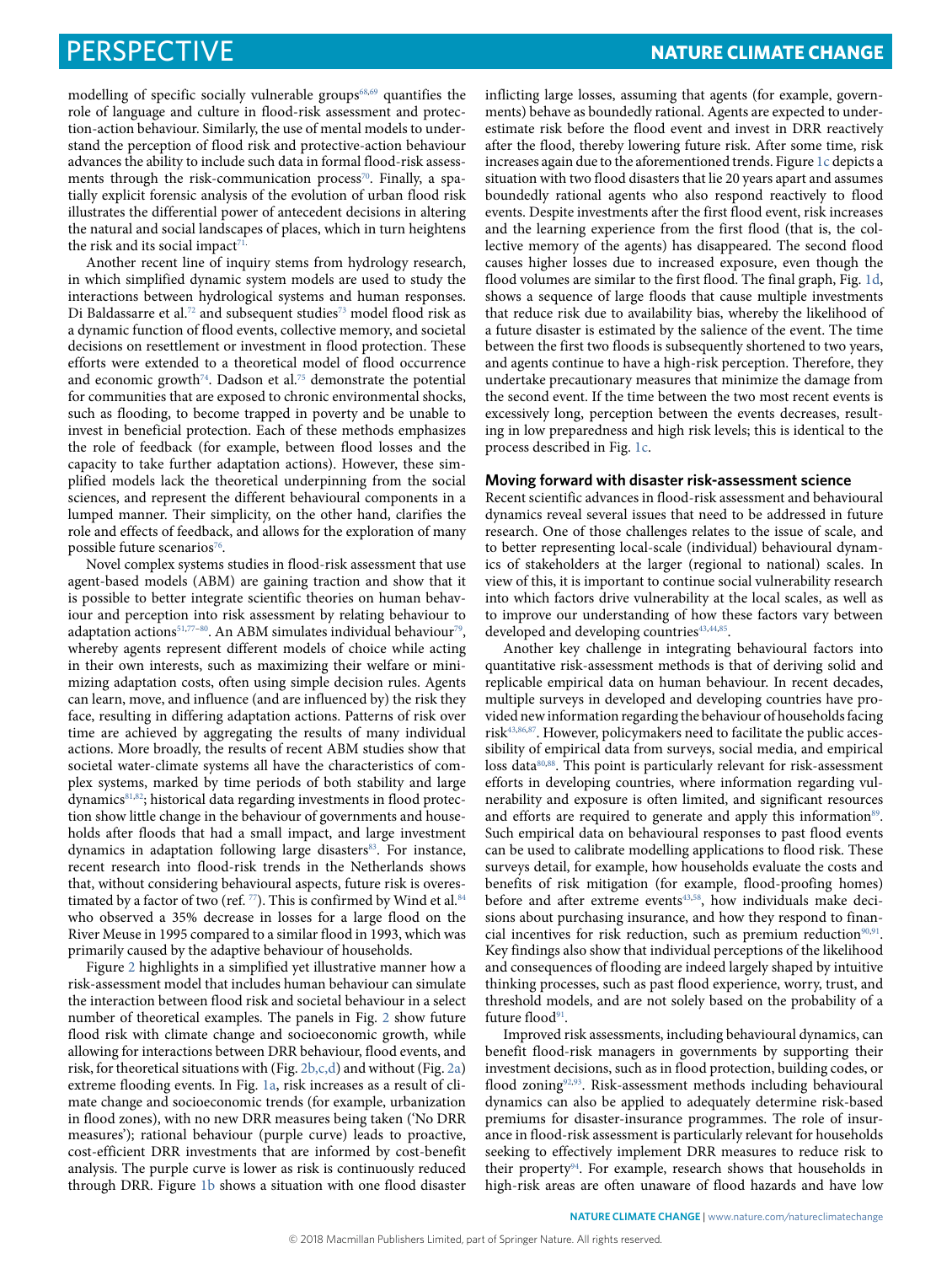

**Fig. 2 | Trends in flood risk influenced by events and human behaviour.** Each panel shows development of flood risk over time under climate change plus socioeconomic growth (grey), assuming only socioeconomic trends (purple). The blue bars represent extreme flood events, and the brown lines represent trends in risk, assuming interactions between adaptive behaviour, risk, and flood events. **a**, The development of risk without flood events. **b**, A situation with one flood disaster, assuming that agents (for example, governments) showing bounded rational behaviour underestimating risk before the flood event and invest in disaster risk reduction measures reactively after the event. **c**,**d**, Multiple flood events and the same behaviour. When the time between two floods is shortened (**d**), agents continue to have a high-risk perception, and undertake more precautionary measures that minimize the damage from the second event.

flood-risk perceptions, and therefore, by treating their risks below their threshold level of concern, do not take protective measures<sup>20,95</sup>. Given these trends and policies, insurers increasingly face challenges in providing viable insurance products that can finance extreme losses at an affordable price<sup>94</sup>.

The spatially explicit modelling of flood-risk perceptions and DRR actions can facilitate risk communication and disaster-reduction policies by targeting the areas or groups that are most exposed, most vulnerable, and with the least knowledge and inclination to undertake any type of mitigation. Learning about the behaviour of individuals towards adaptation and risk, and how people perceive risk, can also contribute to improved risk communication between the government and those living and working in hazard-prone areas. Behavioural risk modelling can compare the effects of such communication strategies<sup>80</sup> and leverage the enormous collective potential of individuals, which can significantly contribute to risk reduction.

Standard risk assessments are likely to overestimate future risk by assuming constant vulnerability in a changing climate (Fig. 2, grey curve). The assumption, however, that investments in DRR are linked to fully rational behaviour results in an underestimation of risk (Fig. 1, purple curve). The reality is likely situated between these two extremes and is context-specific: future research efforts should be concentrated here<sup>96</sup>. Given the challenges, an appropriate way forward is to adopt a multi-disciplinary approach that integrates all components of risks, including vulnerability and behavioural assessments<sup>56,97</sup>. This promises to enhance flood-risk assessment as addressed in the Sendai Framework for DRR, and

to drive more effective adaptation and DRR policies to cope with future challenges, such as climate change.

Received: 1 February 2017; Accepted: 19 January 2018; Published online: 27 February 2018

#### **References**

- 1. *Natural Catastrophe Losses at their Highest for Four Years* (Munich RE, 2017).
- 2. Jongman, B., Ward, P. J. & Aerts, J. C. J. H. Global exposure to river and coastal fooding: Long term trends and changes. *Global Environ. Change* **22**, 823–835 (2012).
- 3. Winsemius, H. C. et al. Global drivers of future river food risk. *Nat. Clim. Change* **6**, 381–385 (2015).
- 4. Aerts, J. C. J. H. & Botzen, W. J. Managing exposure to fooding in New York City. *Nat. Clim. Change* **2**, 377 (2012).
- 5. Mechler, R. & Schinko, T. Identifying the policy space for loss and damage. *Science* **354**, 290–292 (2016).
- 6. Michel-Kerjan, E. We must build resilience in our communities. *Nature* **524**, 389 (2015).
- 7. Mysiak, J., Surminski, S., Tieken, A., Mechler, R. & Aerts, J. C. J. H. Sendai framework for disaster risk reduction — success or warning sign for Paris? *Nat. Hazards Earth Syst. Sci.* **16**, 2189–2193 (2016).
- 8. Hall, J. W., Brown, S., Nicholls, R. J., Pidgeon, N. & Watson, R. Proportionate adaptation. *Nat. Clim. Change* **2**, 833–834 (2012).
- 9. Kron, W. Flood Risk = Hazard · Values · Vulnerability. *Water Int.* **30**, 58–68 (2005). 10. Merz, B., Hall, J. W., Disse, M. & Schumann, A. Fluvial food risk
- management in a changing world. *Hydrol. Earth Sys. Sci.* **10**, 509–527 (2010). 11. Aerts, C. J. H. J. et al. Evaluating flood resilience strategies for coastal
- megacities. *Science* **344**, 473–475 (2014). 12. Tieken, A. H., Cammerer, H., Dobler, C., Lammel, J. & Schorberl, F.
- Estimating changes in food risks and benefts of non-structural adaptation strategies: a case study from Tyrol, Austria. *Mitigation Adaptation Strat. Global Change* **21**, 343–376 (2014).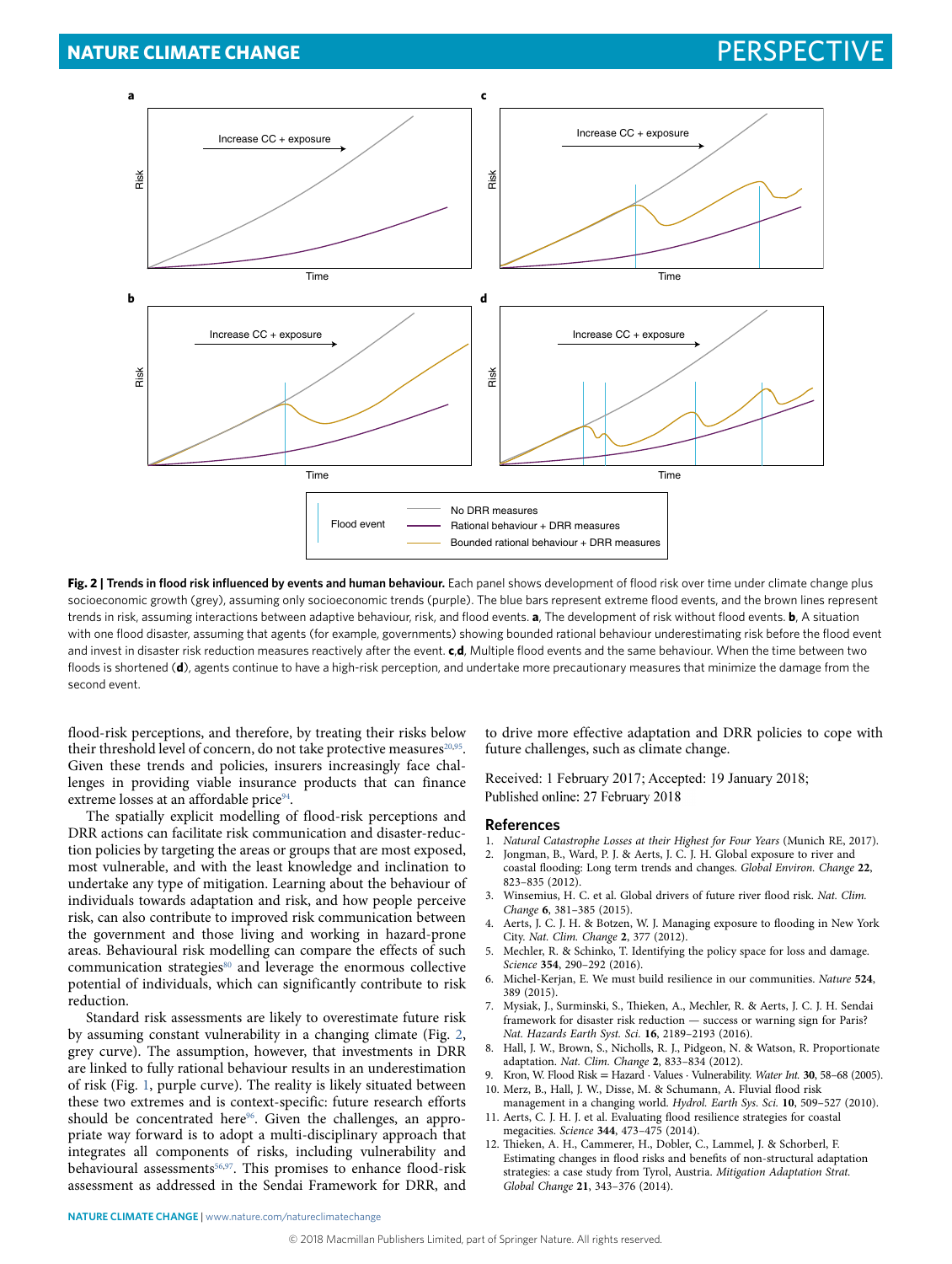- 13. Kleindorfer, P., Kunreuther, H. & Schoemaker, P. *Decision Sciences: An Integrative Perspective* (Cambridge Univ. Press, 1993).
- 14. Slovic, P. *The Perception of Risk* (Earthscan, London, 2000).
- 15. Tierney, K. *Social Roots of Risk: Producing Disaster, Promoting Resilience* (Stanford Univ. Press, Palo Alto, 2014).
- 16. Wisner, B., Blaikie, P., Cannon, T. & Davis, I. *At Risk: Natural Hazards, People's Vulnerability and Disasters* 2nd edn (Routledge, London, 2004).
- 17. Birkmann, J. *Measuring Vulnerability to Natural Hazards: Towards Disaster Resilient Societies* (United Nations Univ., Tokyo, New York, Paris, 2013).
- 18. IPCC. Managing the Risks of Extreme Events and Disasters to Advance Climate Change Adaptation (eds Field, C. B. et al.) (Cambridge Univ. Press, Cambridge, 2012).
- 19. Bubeck, P., Botzen, W. J. W., Kreibich, H. & Aerts, J. C. J. H. Long-term development and effectiveness of private flood mitigation measures: An analysis for the German part of the river Rhine. *Nat. Haz. Earth Sys. Sci.* **12**, 3507–3518 (2012).

#### **Tis article shows the efectiveness of household agents contributing to**  flood risk reduction.

- 20. Botzen, W. J. W., Aerts, J. C. J. H. & van den Bergh, J. C. J. M. Dependence of food-risk perceptions on socio-economic and objective risk factors. *Water Res. Research* **45**, 1–15 (2009).
- 21. Kellens, W., Terpstra, T. & De Maeyer, P. Perception and communication of food risks: A systematic review of empirical research. *Risk Anal.* **33**, 24–49 (2013).
- 22. Tversky, A. & Kahneman, D. Availability: A heuristic for judging frequency and probability. *Cognitive Psychol.* **5**, 207–232 (1973).
- 23. Kunreuther, H. The role of insurance in reducing losses from extreme events: The need for public–private partnerships. *Geneva Papers* 40, 741–762 (2015).
- 24. Kahneman, D. *Tinking, Fast and Slow* (Farrar, Straus and Giroux, 2011). 25. Grossi, P. & Kunreuther, H. *Catastrophe Modeling: A New Approach to Managing Risk* (Springer, 2005).
- 26. Jonkman, S. N., Vrijling, J. K. & Vrouwenvelder, A. C. W. M. Methods for the estimation of loss of life due to foods: A literature review and a proposal for a new method. *Nat. Hazards* **46**, 353–389 (2008).
- 27. Merz, B., Kreibich, H., Schwarze, R. & Tieken, A. Assessment of economic food damage. *Nat. Hazards Earth Syst. Sci.* **10**, 1697–1724 (2010).
- 28. Kreibich., H., Botto, A., Merz, B. & Schroter, K. Probabilistic, multivariable food loss modeling on the mesoscale with BT-FLEMO. *Risk Anal.* **37**, 774–787 (2016).
- 29. Merz, B. et al. Floods and climate: emerging perspectives for food risk assessment and management. *Nat. Hazards Earth Syst.* **14**, 1921–1942 (2014). 30. Ward, P. J. et al. Usefulness and limitations of global food risk models. *Nat.*
- *Clim. Change* **5**, 712–715 (2015).
- 31. Michel-Kerjan, E. & Kunreuther, H. Redesigning food insurance. *Science* **333**, 408–409 (2011).
- 32. Turner, B. L. et al. A framework for vulnerability analysis in sustainability science. *Proc. Natl Acad. Sci. USA* **100**, 8057–8059 (2003).
- 33. Cutter, S. L., Boruf, B. J. & Shirley, W. L. Social vulnerability to environmental hazards. *Social Sci. Q* **84**, 242–261 (2003).
- 34. Adger, W. N. Vulnerability. *Glob. Environ. Change* **16**, 268–281 (2006).
- 35. Cutter, S. L., Boruf, B. J. & Shirley, W. L. Social vulnerability to environmental hazards. *Soc. Sci. Q.* **84**, 242–261 (2003). **Tis paper demonstrates the importance of social vulnerability in natural hazard management.**
- 36. Rufat, S., Tate, E., Burton, C. G. & Maroof, A. S. Social vulnerability to foods: review of case studies and implications for measurement. *Int. J. Disaster. Risk* **14**, 470–486 (2015).
- 37. Emrich, C. T. & Cutter, S. L. Social vulnerability to climate-sensitive hazards in the southern United States. *Weather Clim. Soc.* **3**, 193–208 (2011).
- 38. Tate, E. Uncertainty analysis for a social vulnerability index. *Ann. Assoc. Am. Geogr.* **103**, 526–543 (2013).
- 39. Carr, E. R., Daniel, A. A., De la Poterie, T., Suarez, P. & Koelle, B. Vulnerability assessments, identity and spatial scale challenges in disaster–risk reduction. *J. Disaster Risk Studies* **7**, 1–17 (2015).
- 40. Masozera, M., Bailey, M. & Kerchner, C. Distribution of impacts of natural disasters across income groups: A case study of New Orleans. *Ecol. Econ.* **63**, 299–306 (2007).
- 41. Downey, L. Environmental injustice: is race or income a better predictor? *Soc. Sci. Q.* **79**, 766–778 (1998).
- 42. Brouwer, R., Akter, S., Brander, L. & Haque, E. Socioeconomic vulnerability and adaptation to environmental risk: a case study of climate change and fooding in Bangladesh. *Risk Anal.* **27**, 313–326 (2007).
- 43. Sultana, F. Living in hazardous waterscapes: gendered vulnerabilities and experiences of foods and disasters. *Environ. Hazards* **9**, 43–53 (2010).
- 44. Botzen, W. J. W., Michel-Kerjan, E., Kunreuther, H., De Moel, H. & Aerts, J. C. J. H. Political afliation afects adaptation to climate risks: Evidence from New York City. *Clim. Change Lett.* **138**, 353–360 (2016).
- 45. Schmidtlein, M. C., Deutsch, R. C., Piegorsch, W. W. & Cutter, S. L. A sensitivity analysis of the social vulnerability index. *Risk Anal.* **28**, 1099–1114 (2008).
- 46. Grimm, N. B. et al. Global change and the ecology of cities. *Science* **319**, 756–760 (2008).
- 47. Berkhout, F., Hertin, J. & Jordan, A. Socio-economic futures in climate change impact assessment: using scenarios as 'learning machines'. *Global Environ. Change* **12**, 83–95 (2002).
- 48. Hall, J. W. et al. Quantifed scenarios analysis of drivers and impacts of changing food risk in England and Wales: 2030–2100. *Environ. Hazards* **5**, 51–65 (2003).
- 49. Folke, C. Resilience: the emergence of a perspective for social–ecological system analyses. *Global Environ. Change* **16**, 253–267 (2006).

50. Di Baldassarre, G. et al. Debates — Perspectives on socio-hydrology: Capturing feedbacks between physical and social processes. *Water Resour. Res.* **51**, 4770–4781 (2015). **Tis article shows the importance of integrating societal activities with** 

- **hydrological processes in quantitative food simulations.** 51. Dawson, R. J., Peppe, R. & Wang, M. An agent-based model for risk-based
- food incident management. *Nat. Hazards* **59**, 167–189 (2011). 52. Surminski, S. et al. in *UK Climate Change Risk Assessment Evidence Report*. Ch. 6 (Committee on Climate Change, 2016).
- 53. Merz, B., Vorogushyn, S., Lall, U., Viglione, A. & Blöschl, G. Charting unknown waters — On the role of surprise in food risk assessment and management. *Water Resources Res.* **51**, 6399–6416 (2015).
- 54. Hall, J. W., Berkhout, F. & Douglas, R. Responding to adaptation emergencies. *Nat. Clim. Change* **5**, 6–7 (2015).
- 55. Adger, W. N., Quinn, T., Lorenzoni, I., Murphy, C. & Sweeney, J. Changing social contracts in climate change adaptation. *Nat. Clim. Change* **3**, 330–333 (2013).
- 56. Palmer, P. I. & Smith, M. J. Model human adaptation to climate change. *Nature* **512**, 365 (2014).
- 57. Rogers, R. W. in *Social Psychophysiology* (eds Cacioppo, J. & Petty, R.) Ch. 6 (Guilford Press, 1983).
- 58. Poussin, J. K., Botzen, W. J. W. & Aerts, J. C. J. H. Efectiveness of food damage mitigation measures: Empirical evidence from French food disasters. *Global Environ. Change* **31**, 74–84 (2015).
- 59. Von Neumann, J. & Morgenstern, O. *Teory of Games and Economic Behavior* (Princeton Univ. Press, 1947).
- 60. Kahneman, D. & Tversky, A. Prospect theory: An analysis of decision under risk. *Econometrica* **47**, 263–291 (1979).

**Tis article demonstrates that boundedly rational behaviour under risk deviates from standard rational behaviour.**

- 61. Botzen, W. J. W. & van den Bergh, J. C. J. M. Bounded rationality, climate risks and insurance: Is there a market for natural disasters? *Land Econ.* **85**, 266–279 (2009).
- 62. Hudson, P., Botzen, W. J. W., Feyen, L. & Aerts, J. C. J. H. Incentivising food risk adaptation through risk based insurance premiums: trade-ofs between afordability and risk reduction. *Ecol. Econ.* **125**, 1–13 (2016).
- 63. Tversky, A. & Kahneman, D. Advances in prospect theory: Cumulative representation of uncertainty. *J. Risk Uncertainty* **5**, 297–323 (1992).
- 64. Viscusi, W. K. Prospective reference theory: Toward an explanation of the paradoxes. *J. Risk Uncertainty* **2**, 235–264 (1989).
- 65. Rai, V. & Henry, D. A. Agent-based modelling of consumer energy choices. *Nat. Clim. Change* **6**, 556–562 (2016).
- 66. Burton, C. & Cutter, S. L. Levee failures and social vulnerability in the Sacramento-San Joaquin delta area, California. *Nat. Hazards Rev.* **9**, 136–149 (2008).
- 67. Cutter, S. L., Emrich, C., Morath, D. & Dunning, C. M. Integrating social vulnerability into federal food risk management planning. *J. Flood Risk Management* **6**, 332–344 (2013).
- 68. Maldonado, A., Collins, T. W., Grineski, S. E. & Chakraborty, J. Exposure to food hazards in Miami and Houston: Are Hispanic immigrants at greater risk than other social groups? *Int. J. Environ. Res. Public Health* **13**, 775 (2016).
- 69. Fielding, J. L. Flood risk and inequalities between ethnic groups in the foodplains of England and Wales. *Disasters* **42**, 101–123 (2017).
- 70. Lazrus, H., Morss, R. E., Demuth, J. L., Lazo, J. K. & Bostrom, A. "Know what to do if you encounter a flash flood": Mental models analysis for improving fash food risk communication and public decision making. *Risk Anal.* **36**, 411–427 (2016).
- 71. Cutter, S. L., Emrich, C. T., Gall, M. & Reeves, R. Flash food risk and the paradox of urban development. *Nat. Hazard Rev.* [https://doi.org/10.1061/](https://doi.org/10.1061/(ASCE)NH.1527-6996.0000268) [\(ASCE\)NH.1527-6996.0000268](https://doi.org/10.1061/(ASCE)NH.1527-6996.0000268) (2018).
- 72. Di Baldassarre, G. et al. Socio-hydrology: conceptualising human-food interactions. *Hydrol. Earth Syst. Sci.* **17**, 3295–3303 (2013).
- 73. Viglione, A. et al. Insights from socio-hydrology modelling on dealing with food risk — roles of collective memory, risk-taking attitude and trust. *J. Hydrol.* **518**, 71–82 (2014).
- 74. Grames, J., Prskawetz, A., Grass, D. & Bloschl, G. Modelling the interaction between fooding events and economic growth. *Proc. Int. Assoc. Hydrol. Sci.* **369**, 3–6 (2015).

### Perspective **NaTure ClImaTe CHange**